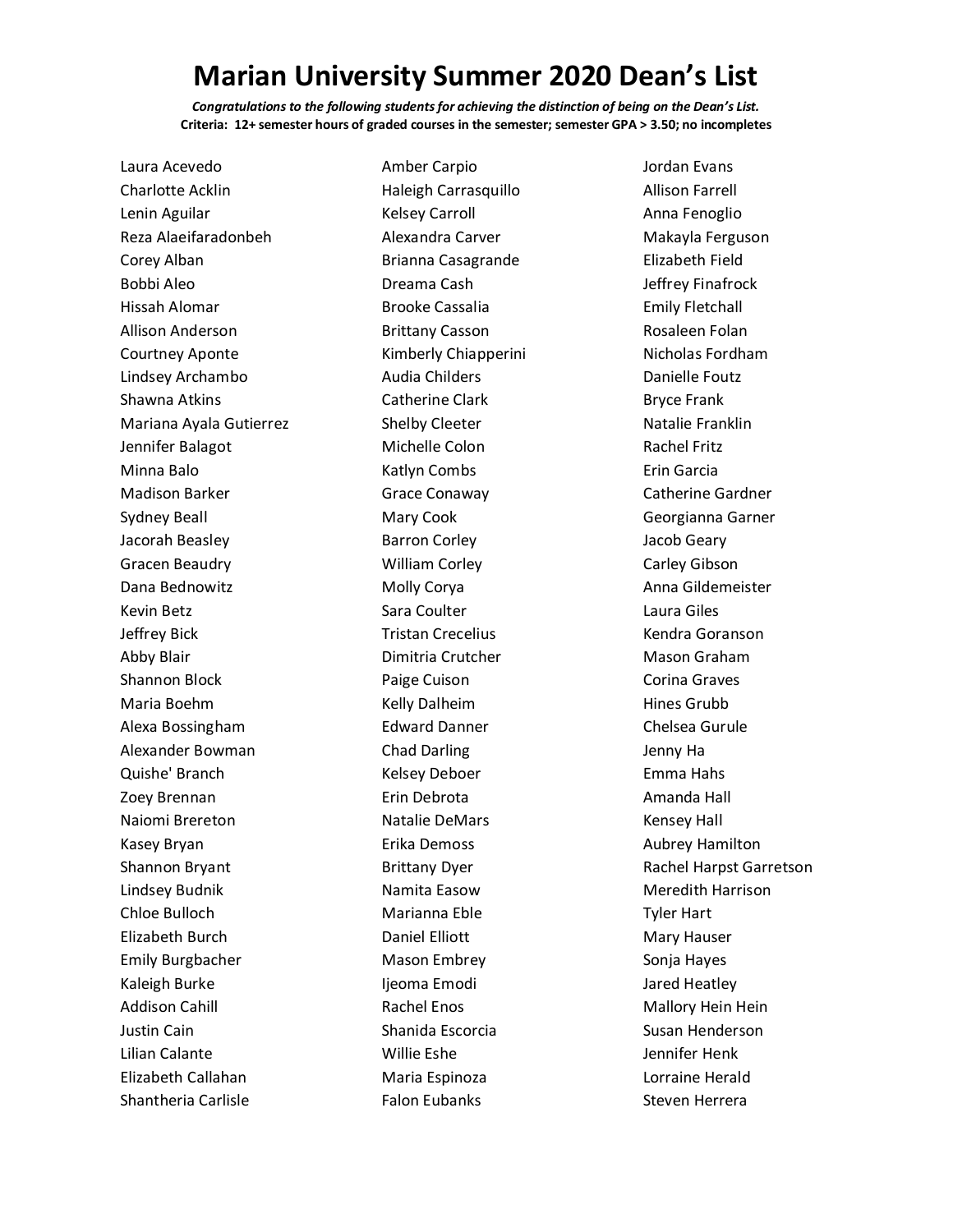Courtney Hiddleson Abigale Higgs Alexis Hill Anna Hillin Matthew Hood Monika Hughes Lauren Hunter Risler Jean Sophia Jean Loren Johns Natalie Johnson Tayler Jolly Adrianne Jones Haili Jones Shelly Julian Chaya Junik Mark Kamp Dorothy Kanduhukye Hannah Keaton Megan Keigwin Kristen Keller Haleigh Kelly Kaitlyn Kelly Laura Kem Elizabeth Kemp Harry Kennerk Caroline Kent Caitlyn Kidwell Alicia Kirkey Sarah Kleifgen Holly Kline Sarah Klopfenstein Ashlee Kolbe Leonid Korchin Katherine Krupski Kristina Kurdyla Kendall Ladd Bailey Lambert George Lampros Kora Langenfeld Kelsey Lankford Daniel Lautenschlager Hannah Lease

Kailah Lee Veronica Lowe Elizabeth Lucas Megan Lugar Annie Lurth Tanvi Madkaiker Nadia Mahama George Maiorano Julie Majors Rachael Maloy Chloe Mamangun Meredith Marti Carrie Maugeri Kaitlin Maxwell Rachel McCafferty Moira McClay Derek McCormick Timothy McDonough Ronnie McDougal Kristen McIntire Danielle McKane Kelsey McNeil MaryClare McVeety Sarah Means Humberto Medina Ochoa Amariah Mentele Maya Mickle Brooke Miller Kailey Miller Sean Miller Natalie Miller Binkley Sidnee Mitchell Jennifer Molder Karina Monkman Caroline Monroe Megan Moody Rebecca Moody Inozentia Moore Michael Morris Gavin Morrison Rachel Morrison Lisa Mullen Nathan Muller

Maygen Nicholas Brooklyn Niehoff Jackson Nolde Shannon O'Brien Haley Ogden Lajuana Ojemuyiwa Ibiwunmi Olabode Dustin Oliver Melissa O'Neill Kathryn Ouweleen Jocelyn Owens Kevin Parent Sasha Parker Jennifer Pascoli Hinal Patel Rinesh Patel Samantha Peterson Meliton Pichardo Marie Joan Katleen Pike Natalie Pitt Brittany Plaisted Emily Popp Taylor Porfidio Amanda Post Caroline Potter Chantae Powell Lauren Purlee Briana Putrus Jessica Ragusa Tia Ramseur Nicolas Randall Matthew Ratcliff Gabrielle Ravotto Margaret Redford Morgan Redmond Rita Reeves Carmen Reichard Ryan Reid Jordan Reynolds Brandon Richards Katlyn Rivera Rebecca Roberts Terra'Lexus Roberts